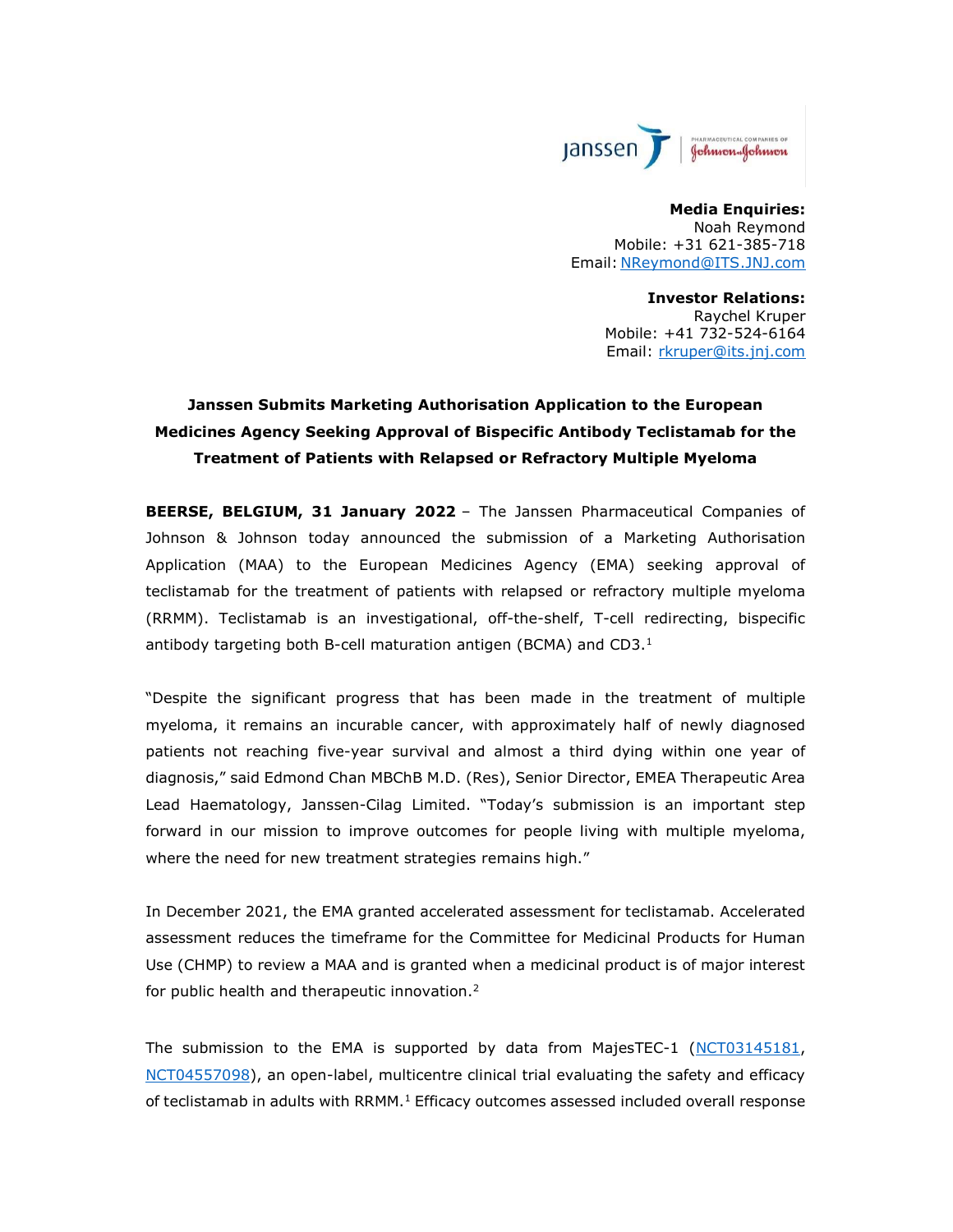rate, very good partial response and complete response, using the International Myeloma Working Group (IMWG) criteria.<sup>3</sup> Safety outcomes evaluated included dose limiting toxicity and the number of participants with adverse events as a measure of safety and tolerability.<sup>4</sup> Updated MajesTEC-1 data were recently presented at the American Society of Hematology 2021 annual meeting. $1$ 

"We are pleased to announce the submission of teclistamab to the European Medicines Agency. Once again, this shows our commitment to continue to provide innovative, transformative therapies for patients with relapsed or refractory multiple myeloma," said Peter Lebowitz, M.D., Ph.D., Global Therapeutic Area Head, Oncology, Janssen Research & Development, LLC.

The application to the EMA follows a Biologics License Application (BLA) submitted to the U.S. Food and Drug Administration (FDA) seeking approval of teclistamab for the treatment of RRMM. Additionally, a MAA for teclistamab was recently submitted to the Swiss Agency for Therapeutic Products (Swissmedic) through a Type A Project Orbis submission. Project Orbis is an initiative of the FDA Oncology Center of Excellence, and provides a framework for concurrent submission and review of oncology products among international partners, with the aim of facilitating faster patient access to high-impact, innovative cancer therapies across multiple countries.<sup>5</sup> A Type A application is submitted concurrently (within 30 days) to the FDA and the Project Orbis Partners (POPs), allowing for maximal collaboration during the review phase and the possibility of concurrent approval decisions.<sup>5</sup>

#### #ENDS#

### About Teclistamab

Teclistamab is an investigational, off-the-shelf, T-cell redirecting bispecific antibody targeting both BCMA and CD3. BCMA is expressed at high levels on multiple myeloma cells.6,7,8,9,10 Teclistamab redirects CD3-positive T-cells to BCMA-expressing myeloma cells to induce killing of tumour cells. $^{\rm 11}$ 

Teclistamab is currently being evaluated in several monotherapy and combination studies. $3,12,13,14,15$  In 2020, the European Commission (EC) and the U.S. FDA each granted teclistamab Orphan Drug Designation for the treatment of multiple myeloma. In January 2021 and June 2021, teclistamab received a PRIority MEdicines (PRIME) designation by the EMA and Breakthrough Therapy Designation (BTD) by the FDA, respectively. PRIME offers enhanced interaction and early dialogue to optimise drug development plans and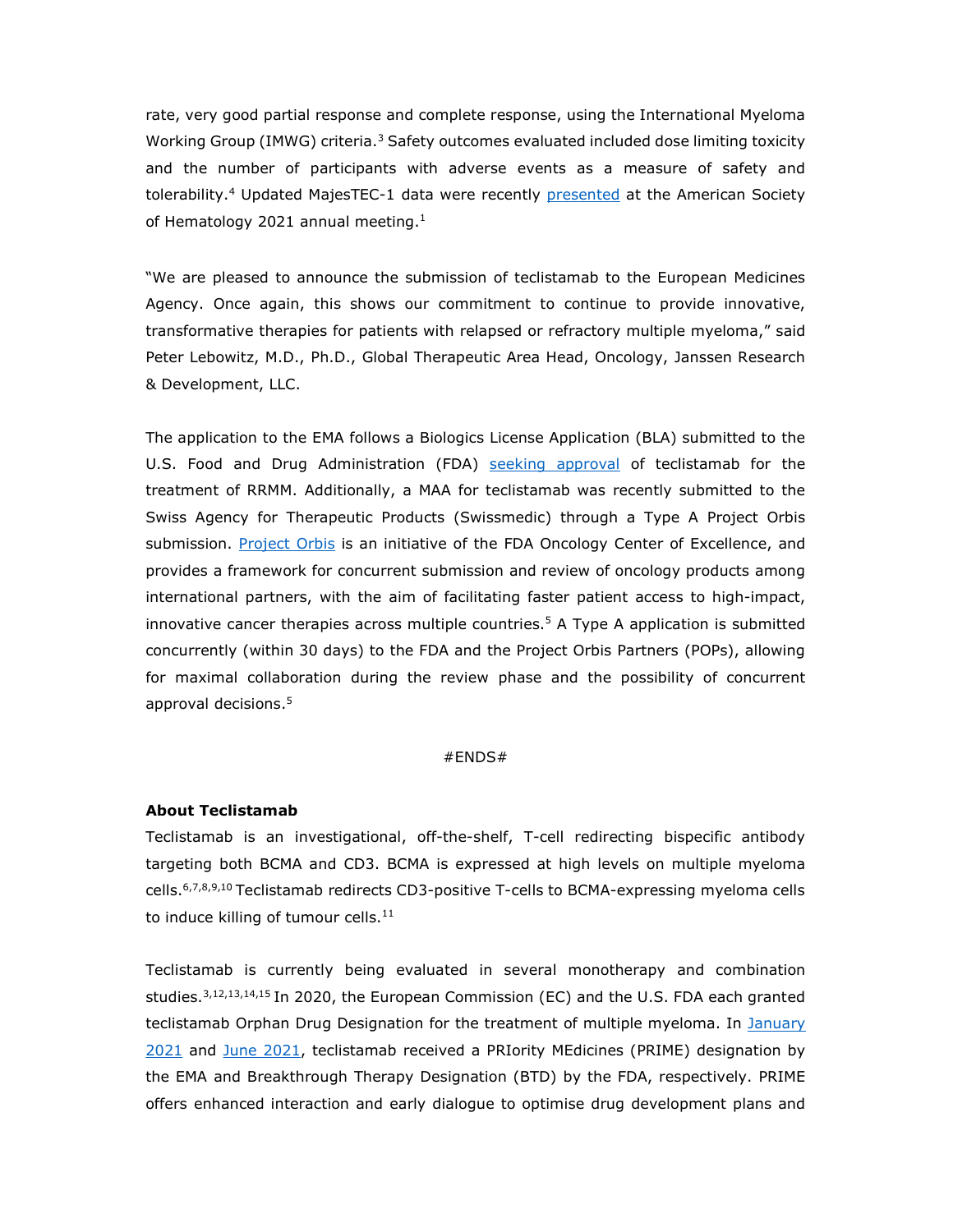speed up evaluation of cutting-edge, scientific advances that target a high unmet medical need.<sup>16</sup> The FDA grants BTD to expedite the development and regulatory review of an investigational medicine that is intended to treat a serious or life-threatening condition and is based on preliminary clinical evidence that demonstrates the drug may have substantial improvement on at least one clinically significant endpoint over available therapy.<sup>17</sup>

## About Multiple Myeloma

Multiple myeloma is currently an incurable blood cancer that affects a type of white blood cell called plasma cells, which are found in the bone marrow.<sup>18,19</sup> When damaged, these plasma cells change and grow out of control. Abnormal plasma cells can crowd out or suppress the growth of other healthy cells in the bone marrow.<sup>19</sup> In Europe, more than 50,900 people were diagnosed with multiple myeloma in 2020, and more than 32,500 patients died.<sup>20</sup> While some patients with multiple myeloma initially have no symptoms, most patients are diagnosed due to symptoms, which can include bone fracture or pain, low red blood cell counts, tiredness, high calcium levels, or kidney failure.<sup>21</sup>

# About the Janssen Pharmaceutical Companies of Johnson & Johnson

At Janssen, we're creating a future where disease is a thing of the past. We're the Pharmaceutical Companies of Johnson & Johnson, working tirelessly to make that future a reality for patients everywhere by fighting sickness with science, improving access with ingenuity, and healing hopelessness with heart. We focus on areas of medicine where we can make the biggest difference: Cardiovascular & Metabolism, Immunology, Infectious Diseases & Vaccines, Neuroscience, Oncology, and Pulmonary Hypertension.

Learn more at www.janssen.com/emea. Follow us at www.twitter.com/janssenEMEA for our latest news. Janssen Pharmaceutica NV, Janssen Research & Development, LLC and Janssen-Cilag Limited are part of the Janssen Pharmaceutical Companies of Johnson & Johnson.

###

# Cautions Concerning Forward-Looking Statement

This press release contains "forward-looking statements" as defined in the Private Securities Litigation Reform Act of 1995 regarding the product development and the potential benefits and treatment impact of teclistamab. The reader is cautioned not to rely on these forward-looking statements. These statements are based on current expectations of future events. If underlying assumptions prove inaccurate or known or unknown risks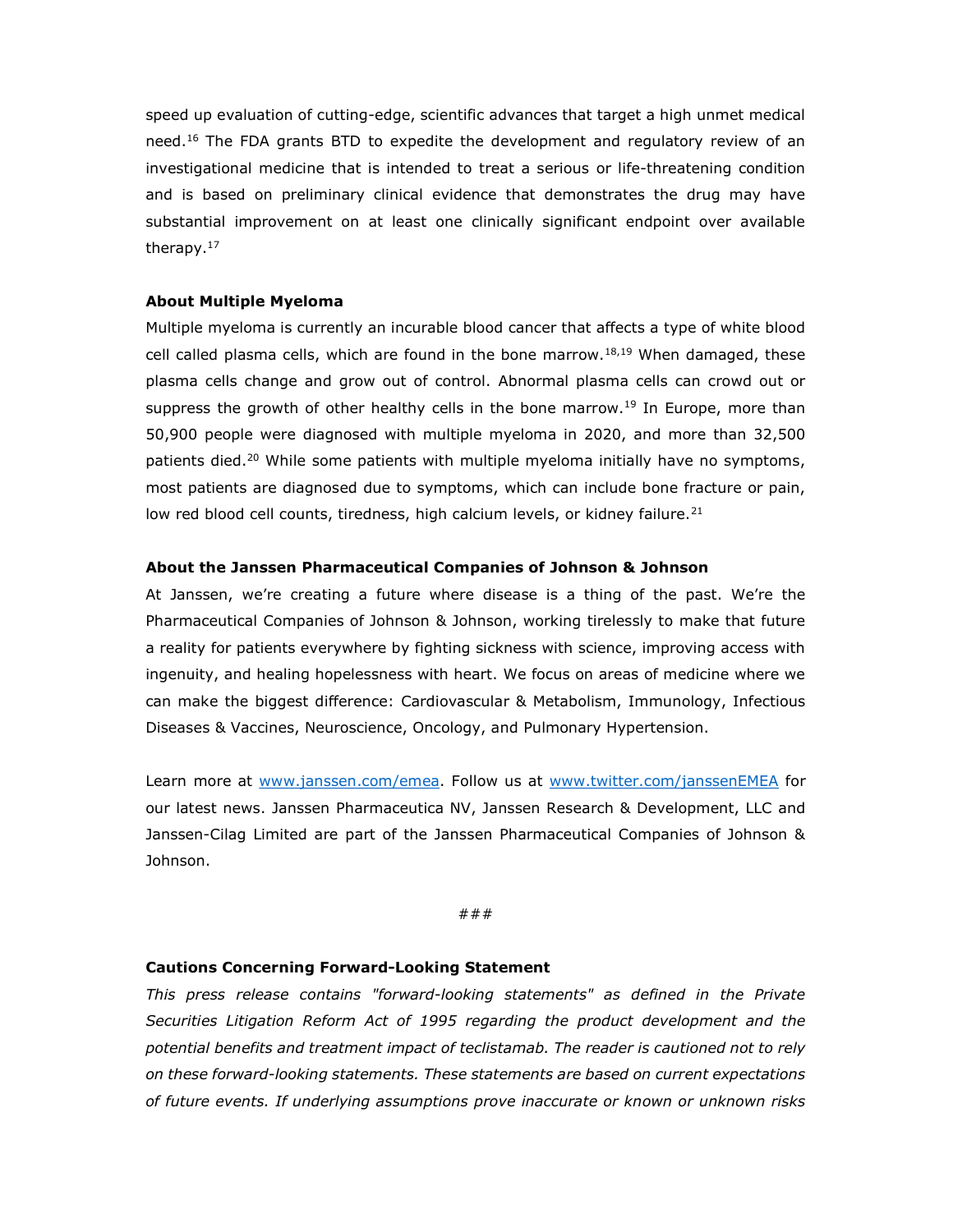or uncertainties materialize, actual results could vary materially from the expectations and projections of Janssen Pharmaceutica NV, Janssen Research & Development, LLC and Janssen-Cilag Limited and/or any of the other Janssen Pharmaceutical Companies and/or Johnson & Johnson. Risks and uncertainties include, but are not limited to: challenges and uncertainties inherent in product research and development, including the uncertainty of clinical success and of obtaining regulatory approvals; uncertainty of commercial success; manufacturing difficulties and delays; competition, including technological advances, new products and patents attained by competitors; challenges to patents; product efficacy or safety concerns resulting in product recalls or regulatory action; changes in behaviour and spending patterns of purchasers of health care products and services; changes to applicable laws and regulations, including global health care reforms; and trends toward health care cost containment. A further list and descriptions of these risks, uncertainties and other factors can be found in Johnson & Johnson's Annual Report on Form 10-K for the fiscal year ended January 3, 2021, including in the sections captioned "Cautionary Note Regarding Forward-Looking Statements" and "Item 1A. Risk Factors," and in the company's most recently filed Quarterly Report on Form 10-Q, and the company's subsequent filings with the Securities and Exchange Commission. Copies of these filings are available online at www.sec.gov, www.jnj.com or on request from Johnson & Johnson. None of the Janssen Pharmaceutical Companies nor Johnson & Johnson undertakes to update any forward-looking statement as a result of new information or future events or developments.

# References:

 $<sup>1</sup>$  Moreau P et al. Updated Results From MajesTEC-1: Phase 1/2 Study of Teclistamab, a B-Cell Maturation</sup> Antigen x CD3 Bispecific Antibody, in Relapsed/Refractory Multiple Myeloma. Oral presentation presented at 2021 American Society of Hematology Annual Meeting. December 2021.

<sup>&</sup>lt;sup>2</sup> EMA. Accelerated Assessment. Available at: https://www.ema.europa.eu/en/human-regulatory/marketingauthorisation/accelerated-assessment. Last accessed: January 2022.

<sup>&</sup>lt;sup>3</sup> ClinicalTrials.gov. A Study of Teclistamab, in Participants With Relapsed or Refractory Multiple Myeloma. Available at: https://clinicaltrials.gov/ct2/show/NCT04557098. Last accessed: January 2022.

<sup>4</sup> ClinicalTrials.gov. Dose Escalation Study of Teclistamab, a Humanized BCMA\*CD3 Bispecific Antibody, in Participants With Relapsed or Refractory Multiple Myeloma (MajesTEC-1). Available at: https://clinicaltrials.gov/ct2/show/NCT03145181. Last accessed: January 2022.

<sup>&</sup>lt;sup>5</sup> Gov.uk. Guidance of Project Orbis. Available at: https://www.gov.uk/guidance/guidance-on-project-orbis.

Last accessed: January 2022.

<sup>6</sup> Labrijn AF, et al. Efficient generation of stable bispecific IgG1 by controlled Fab-arm exchange. Proc Natl Acad Sci U S A. 2013 Mar 26;110(13):5145-50.

<sup>7</sup> Frerichs KA, et al. Preclinical Activity of JNJ-7957, a Novel BCMA×CD3 Bispecific Antibody for the Treatment of Multiple Myeloma, Is Potentiated by Daratumumab. Clin Cancer Res. 2020 May 1;26(9):2203-2215.  $^8$  Cancer Research Institute. "Adoptive Cell Therapy: TIL, TCR, CAR T, AND NK CELL THERAPIES." Available at: https://www.cancerresearch.org/immunotherapy/treatment-types/adoptive-cell-therapy. Last accessed: January 2022.

<sup>9</sup> Cho SF, et al. Targeting B Cell Maturation Antigen (BCMA) in Multiple Myeloma: Potential Uses of BCMA-Based Immunotherapy. Front Immunol. 2018 Aug 10;9:1821.

<sup>&</sup>lt;sup>10</sup> Benonisson H, et al. CD3-Bispecific Antibody Therapy Turns Solid Tumors into Inflammatory Sites but Does Not Install Protective Memory. Mol Cancer Ther. 2019 Feb;18(2):312-322.